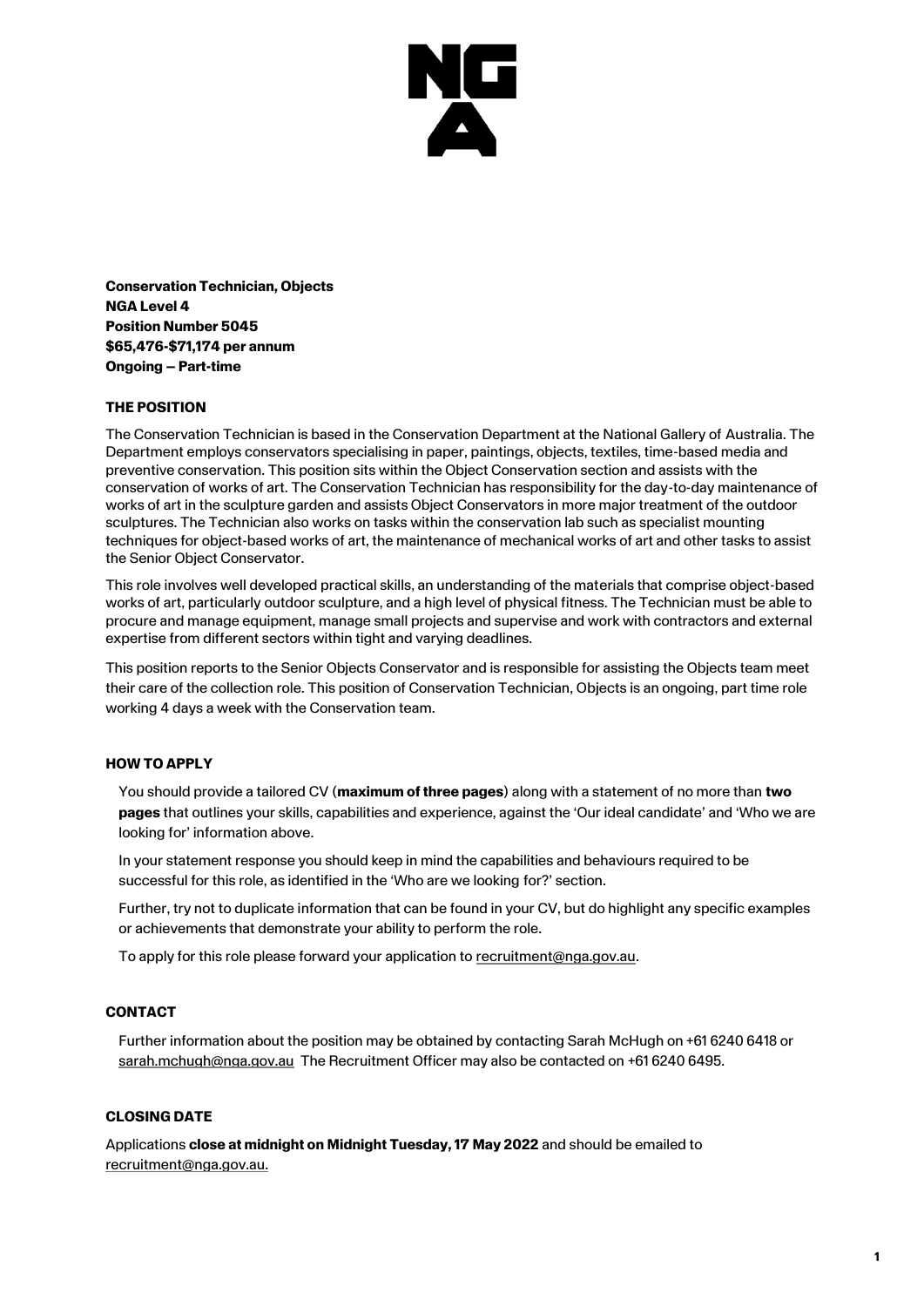

| <b>Position title</b>         | Conservation Technician, Object                                 |
|-------------------------------|-----------------------------------------------------------------|
| Position number               | 5045                                                            |
| <b>National Gallery level</b> | NGA4                                                            |
| Department                    | Conservation                                                    |
| Portfolio                     | <b>Artistic Programs</b>                                        |
| Employment type               | Ongoing - Part-time                                             |
| Immediate supervisor          | <b>Senior Conservator</b>                                       |
| Direct reports                | N/A                                                             |
| <b>Position location</b>      | National Gallery, Parkes, Kamberri/Canberra                     |
| Requirements                  | Australian Citizenship                                          |
|                               | <b>Police Check</b>                                             |
|                               | Accurate colour vision                                          |
|                               | Ability to lift, climb a ladder and use tools and equipment     |
|                               | Work outside regular work hours and undertake disaster recovery |

## **ABOUT THE GALLERY**

The National Gallery is one of Australia's leading visual arts institutions. The Gallery is based in Canberra and is a vital part of the Australian cultural landscape. Our Purpose is to collect, preserve, promote and share the national collection of art. The Vision of the National Gallery is to inspire creativity, inclusivity, engagement and learning through artists and art. Our Mission is to lead a progressive national cultural agenda by championing art and its value in our lives. Our Values include excellence, creativity, courage, respect, and accountability.

This role involves well developed practical skills, an understanding of the materials that comprise object-based works of art, particularly outdoor sculpture, and a high level of physical fitness. The Technician must be able to procure and manage equipment, manage small projects and supervise and work with contractors and external expertise from different sectors within tight and varying deadlines.

This position reports to the Senior Objects Conservator and is responsible for assisting the Objects team meet their care of the collection role. This position of Objects Conservation Technician is an ongoing, part time role working 4 days a week with the Conservation team.

## **WORKING AT THE GALLERY**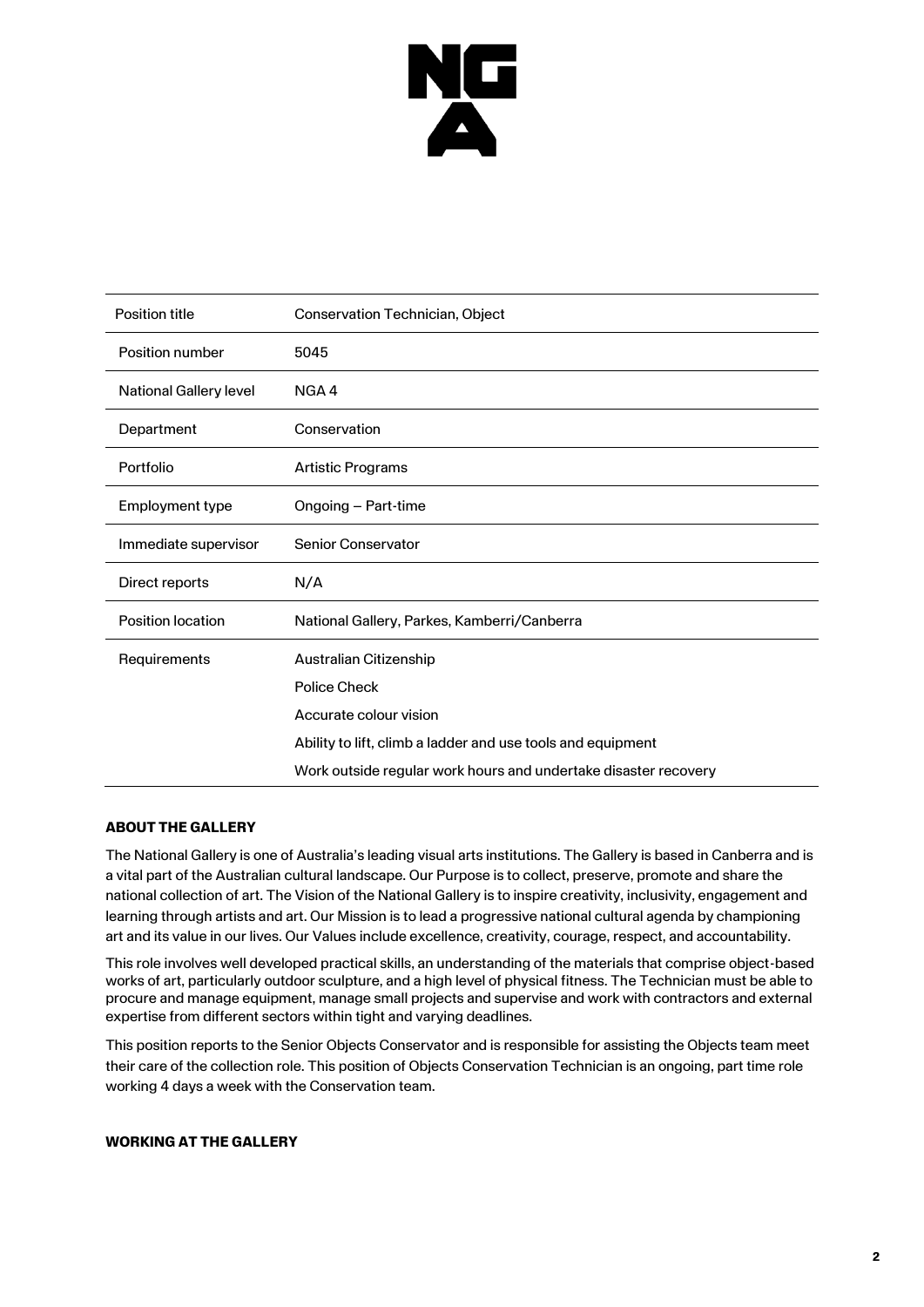When you work at the National Gallery you will be exposed to some of the world's leading Australian and international art and artists. We are located in the parliamentary triangle on the waterfront and your lunchtimes can be spent in our beautiful sculpture garden or around Lake Burley Griffin.

We support flexible working practices, and you will have access to low-cost, onsite car parking.

The National Gallery is committed to the health, safety and wellbeing of our people and we expect our people to share this commitment and work safely at all times.

We value the contribution that a diverse workforce brings and encouraged from a diverse background to apply. This might include identifying as First Nations peoples, people with a disability, culturally and linguistically diverse people and LGBTQIA+ people.

## **OVERVIEW OF THE ROLE**

The Conservation Technician is based in the Conservation Department at the National Gallery of Australia. The Department employs conservators specialising in paper, paintings, objects, textiles, time-based media and preventive conservation. This position sits within the Object Conservation section and assists with the conservation of works of art. The Conservation Technician has responsibility for the day-to-day maintenance of works of art in the sculpture garden and assists Object Conservators in more major treatment of the outdoor sculptures. The Technician also works on tasks within the conservation lab such as specialist mounting techniques for object-based works of art, the maintenance of mechanical works of art and other tasks to assist the Senior Object Conservator.

This role involves well developed practical skills, an understanding of the materials that comprise object-based works of art, particularly outdoor sculpture, and a high level of physical fitness. The Technician must be able to procure and manage equipment, manage small projects and supervise and work with contractors and external expertise from different sectors within tight and varying deadlines.

This position reports to the Senior Objects Conservator and is responsible for assisting the Objects team meet their care of the collection role. This position of Conservation Technician, Objects is an ongoing, part time role working 4 days a week with the Conservation team.

## **OUR IDEAL CANDIDATE**

Our ideal candidate will have demonstrated experience and ability to undertake a wide range of manual tasks related to the preservation of objects and sculptures. You should be able to demonstrate your practical skills that are applicable to undertaking simple conservation tasks and the manufacture of display and storage forms for a variety of works of art.

An understanding of materials and techniques used in the production of works of art with an emphasis on metal objects. A demonstrated understanding and appreciation of the visual arts will be an advantage, as well as knowledge of gallery practices and basic conservation principles is highly desirable.

You should have well-developed organisational skills, with a proven ability to organise and carry out practical projects under limited supervision, while managing competing priorities.

You will be flexible when working within a fast paced and changing work environment. Experience in database entry and management of a Collection Management System (such as KeEMU) would be an advantage.

You should be able to demonstrate your ability to build good working relationships and work collaboratively with conservators, curators, technical staff, and to supervise contractors using well developed interpersonal skills.

One of the requirements for this role is to have good colour vision, manual dexterity, and physical health commensurate with the duties of the position (Ability to lift, climb ladders, work at heights, use tools and equipment).

## **WHAT WILL YOU DO**

In accordance with the APS 4 work level standards, you will have the following key responsibilities: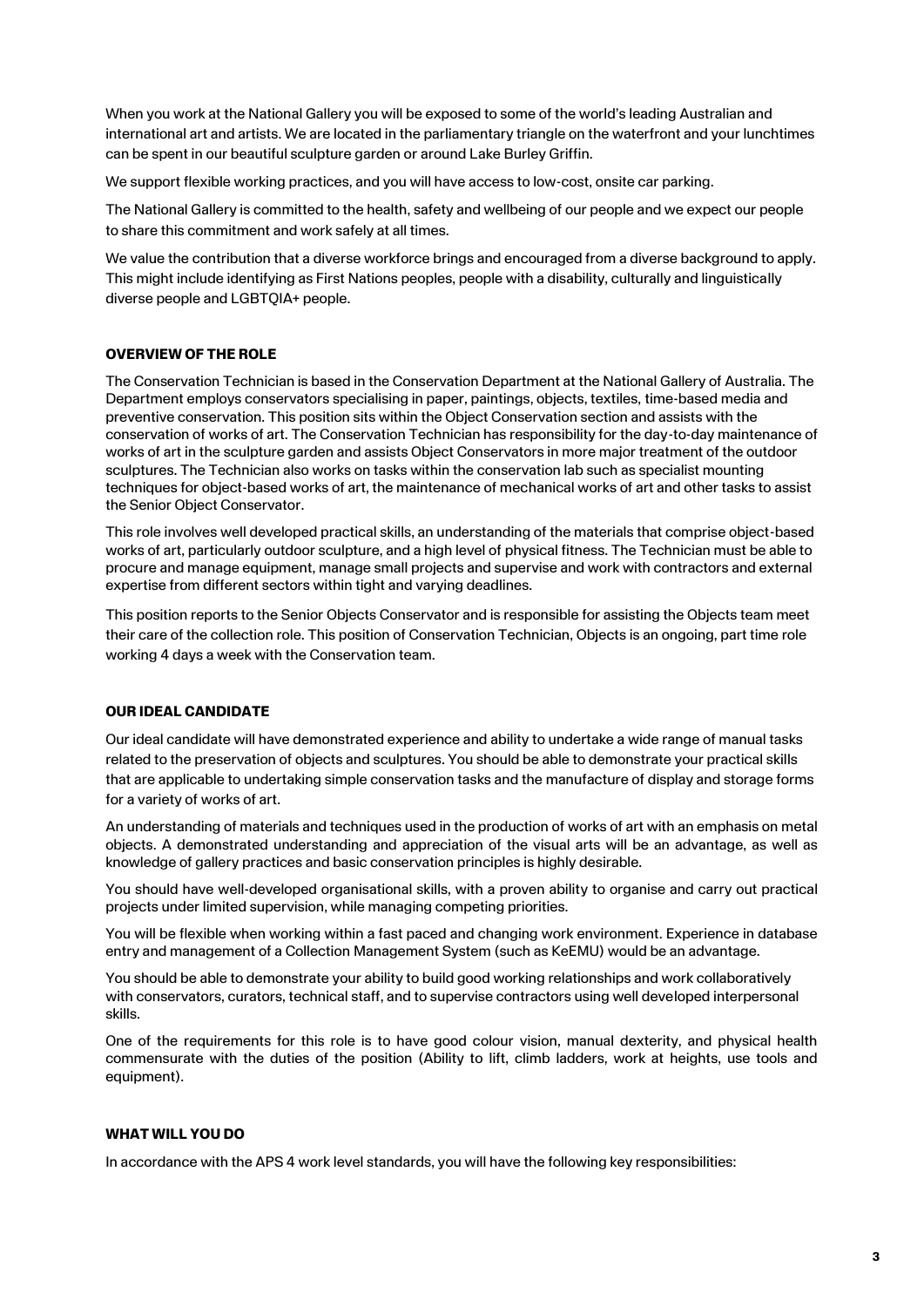- 1. Carry out day to day maintenance of the sculpture collection in the Sculpture Garden and assist with other projects related to their care
- 2. Assist with the conservation and maintenance of all aspects of the National Gallery collection, including manufacturing of display supports and assisting with maintenance of mechanical works of art
- 3. Liaise with staff and external stakeholders in matters relating to the Sculpture Garden, advising the Senior Objects Conservator on the conservation needs of these objects
- 4. Maintain documentation on all work undertaken
- 5. Assist with the supervision of staff, volunteers and students as required
- 6. Assist with the implementation of the Integrated Pest Management Plan and Quarantine procedures
- 7. Provide broad conservation support in other sections as required to help the department meet its goals to care for the collection during storage and display

## **WHO ARE WE LOOKING FOR**

To be successful in this role you will need to demonstrate, or have the ability to develop the following,

You will:

- 1. **Takes personal responsibility** for accurate completion of work and seeks guidance when required and show initiative and drive to see that goals are achieved.
- 2. **Think strategically** to understanding the work environment and assist with the development of plans, strategies and team goals and identify problems that may impact on the work goals.
- 3. **Listens to** and considers different ideas and discusses issues credibly and thoughtfully. Identify other people's expectations and concerns.
- 4. Have the ability to **show judgement, intelligence and common sense** when researching and analysing information and draw accurate conclusions based on evidence; analyses and interpretation of information to inform decision makers.
- 5. Be able to **identify and uses resources wisely** by reviewing task performance and communicate this outcome to managers.

## **HOW TO APPLY**

You should provide a tailored CV (**maximum of three pages**) along with a statement of no more than **two pages** that outlines your skills, capabilities and experience, against the 'Overview of the role' and 'Our ideal candidate' information above.

In your statement response you should keep in mind the capabilities and behaviours required to be successful for this role, as identified in the 'Who are we looking for?' section.

Further, try not to duplicate information that can be found in your CV, but do highlight any specific examples or achievements that demonstrate your ability to perform the role.

To apply for this role please forward your application to [recruitment@nga.gov.au.](mailto:recruitment@nga.gov.au)

## **Qualifications, Certifications and Registrations**

- **Australian Citizenship**
- Police check
- Accurate colour vision is essential
- Ability to lift, climb a ladder and use tools and equipment is essential
- An ability to work outside regular work hours and undertake disaster recovery is essential